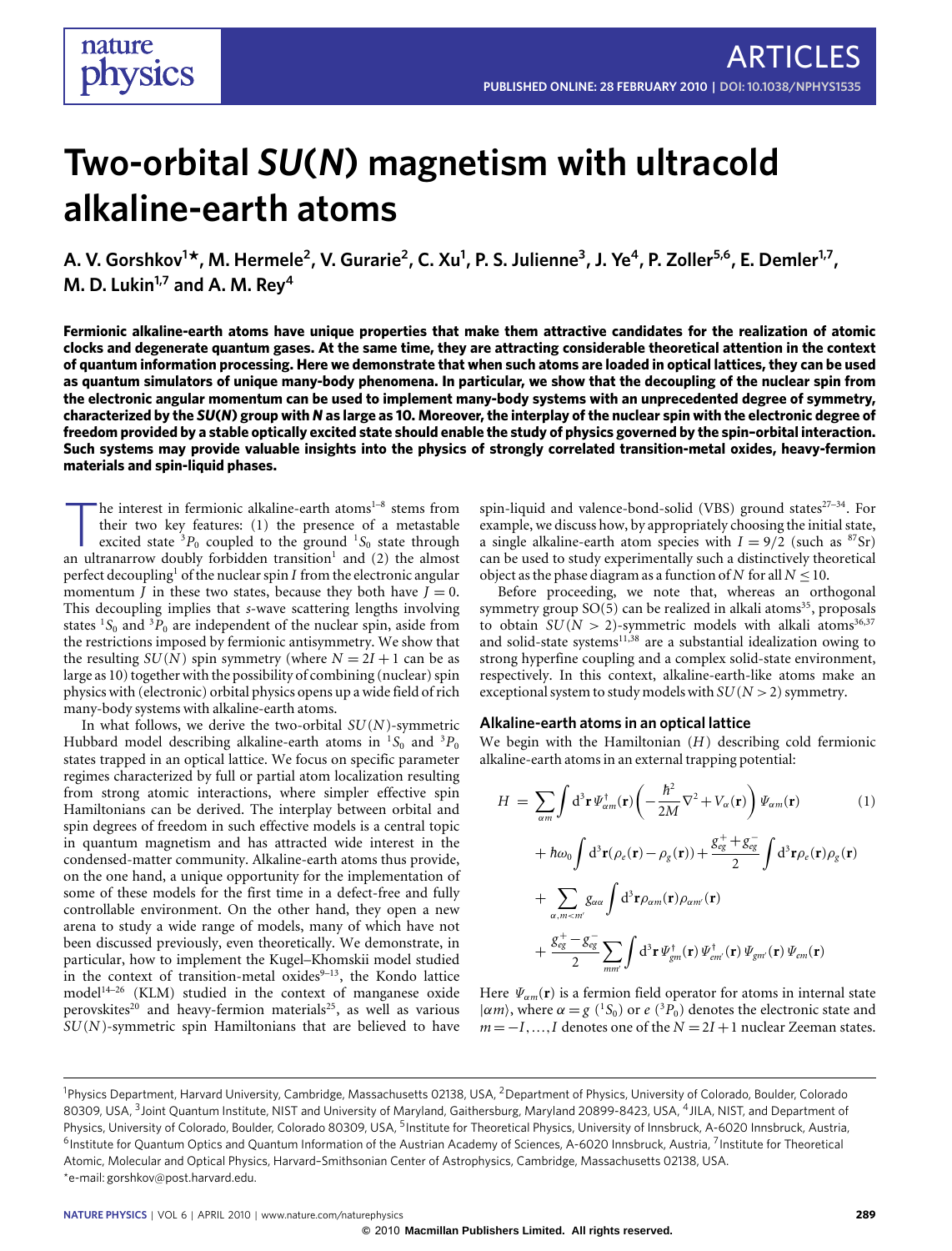The density operators are defined as  $\rho_{\alpha m}(\mathbf{r}) = \Psi_{\alpha m}^{\dagger}(\mathbf{r}) \Psi_{\alpha m}(\mathbf{r})$  and  $\rho_{\alpha}(\mathbf{r}) = \sum_{m} \rho_{\alpha m}(\mathbf{r})$ . The term  $V_{\alpha}(\mathbf{r})$  describes the external trapping potential, which we will assume to be an optical lattice independent of the nuclear spin: even for a relatively deep lattice with a 100 kHz trap frequency, tensor and vector light shifts should be well below 1 Hz (ref. [1\)](#page-5-0).  $\hbar\omega_0$  is the transition energy between  $|g\rangle$  and  $|e\rangle$ , where  $\hbar$  is the reduced Plank's constant and  $\omega$  is the frequency. Extra lasers can be used to drive transitions between  $|g\rangle$  and  $|e\rangle$  levels<sup>[1](#page-5-0)[,2](#page-5-7)</sup>. As we will need these extra lasers only for system preparation, we have not included the corresponding terms in the Hamiltonian.

The interaction is characterized by four*s*-wave scattering lengths  $a_X$ ,  $X = gg$ , *ee*,  $eg^+$ ,  $eg^-$ , which define four interaction parameters  $g_X = 4\pi\hbar^2 a_X/M$ , where *M* is atomic mass.  $a_{gg}$ ,  $a_{ee}$  and  $a_{eg}^{\pm}$  are the scattering lengths for two atoms in the electronic state *|gg* }, the scattering lengths for two<br>  $|ee\rangle$  and  $|\pm\rangle = (|ge\rangle \pm |eg\rangle)/\sqrt{\ }$ 2, respectively. As shown in [Fig. 1,](#page-1-0) the fermionic antisymmetry then forces the nuclear state to be symmetric for the only antisymmetric electronic state  $|-\rangle$  and antisymmetric otherwise. Very few *a<sup>X</sup>* are known at the moment (see Supplementary Information).

The independence of each of the four scattering lengths from the nuclear spin state is essential to the fulfilment of the *SU*(*N*) symmetry of our model (see the Symmetries of the Hamiltonian section). This independence is a consequence of the decoupling between nuclear and electronic degrees of freedom shown during the course of a collision involving any combination of *g* or *e* states, which both have *J* = 0. Although for the  $|e\rangle = {}^{3}P_{0}$  atom, the decoupling is slightly broken by the admixture with higher-lying *P* states with  $J \neq 0$ , this admixture is very small<sup>[1](#page-5-0)</sup> and the resulting nuclear-spin-dependent variation of the scattering lengths is also expected to be very small, of the order of 10<sup>−</sup><sup>3</sup> (see Supplementary Information). For  $a_{gg}$ , which does not involve state  $|e\rangle$ , this variation should be even smaller ( $\sim 10^{-9}$ ).

The interaction terms in equation [\(1\)](#page-0-0) describe the most general *s*-wave two-body interaction consistent with elastic collisions as far as the electronic state is concerned and with the independence of the scattering length from the nuclear spin. Whereas the assumption of elasticity for *g*–*g* and *e*–*g* collisions is well justified, because no inelastic exit channels exist, *e*–*e* collisions are likely to be accompanied by large losses, which means that the magnitudes of the imaginary and real parts of the *e*–*e* scattering length are likely to be comparable (see Supplementary Information). Therefore, we focus below on those situations where two *e* atoms never occupy the same site.

We assume that only the lowest band in both *e* and *g* lattices is occupied and expand the field operators in terms of the corresponding (real) Wannier basis functions  $\Psi_{\alpha m}(\mathbf{r}) = \sum_j w_{\alpha}(\mathbf{r} - \mathbf{r}_j)c_{j\alpha m}$ , where  $c_{jam}^{\dagger}$  creates an atom in internal state  $|\alpha m\rangle$  at site *j* (centred at position **r***j*). Equation [\(1\)](#page-0-0) reduces then to a two-orbital single-band Hubbard Hamiltonian

<span id="page-1-1"></span>
$$
H = -\sum_{(j,i)\alpha,m} J_{\alpha}(c_{i\alpha m}^{\dagger} c_{j\alpha m} + \text{h.c.}) + \sum_{j,\alpha} \frac{U_{\alpha\alpha}}{2} n_{j\alpha} (n_{j\alpha} - 1)
$$

$$
+ V \sum_{j} n_{j e} n_{j g} + V_{e x} \sum_{j,m,m'} c_{j g m'}^{\dagger} c_{j g m'} c_{j e m} \tag{2}
$$

Here  $J_{\alpha} = -\int d^3 \mathbf{r} w_{\alpha}(\mathbf{r})\left(-(\hbar^2/2M)\nabla^2 + V_{\alpha}(\mathbf{r})\right)w_{\alpha}(\mathbf{r} - \mathbf{r}_0)$  are the tunnelling energies,  $\mathbf{r}_0$  connects two nearest neighbours, h.c. stands for Hermitian conjugate,  $n_{j\alpha m} = c_{j\alpha m}^{\dagger}c_{j\alpha m}$  and  $n_{j\alpha} = \sum_{m} n_{j\alpha m}$ . The tunnelling is isotropic, which is a crucial difference between this model and its analogues in solid-state systems with orbital degeneracy<sup>[9](#page-5-2)</sup>. The sum  $\langle j, i \rangle$  is over pairs of nearest-neighbour sites *i*, *j*. *V* =  $(U_{eg}^+ + U_{eg}^-)/2$  and  $V_{ex} = (\tilde{U}_{eg}^+ - U_{eg}^-)/2$  describe the direct and exchange interaction terms, respectively. The onsite interaction energies are  $U_{\alpha\alpha} = g_{\alpha\alpha} \int d^3 \mathbf{r} w_{\alpha}^4(\mathbf{r})$  and  $U_{eg}^{\pm} = g_{eg}^{\pm} \int d^3 \mathbf{r} w_e^2(\mathbf{r}) w_g^2(\mathbf{r})$ . Constant terms, proportional to  $\sum_j n_{j\alpha}$ , are omitted in equation [\(2\)](#page-1-1).



<span id="page-1-0"></span>**Figure 1** | **Interaction parameters between** *g* **and** *e* **atoms loaded in the lowest vibrational state of the corresponding optical lattice.** Green spheres: *g* atoms; yellow spheres: *e* atoms. Here we assumed the nuclear spin to be  $I = 1/2$ , and the arrows indicate the  $m_I = \pm 1/2$  spin states.  $|s,t\rangle$ denote the singlet and triplet nuclear spin states of the two atoms (only one of three triplet states—| ↑↑)—is shown). The dashed ellipse represents antisymmetrization of the nuclear spin state (that is, |*s*i). The interaction energy  $U_X$  ( $X = qq$ , ee, e $q^+$ , e $q^-$ ) is proportional to the corresponding scattering length *aX*.

Experimental control over the parameters in equation [\(2\)](#page-1-1) will enable us to manipulate the atoms (see the Methods section).

# **Symmetries of the Hamiltonian**

To understand the properties of the Hamiltonian in equation [\(2\)](#page-1-1), we consider its symmetries.We define *SU*(2) pseudo-spin algebra

$$
T^{\mu} = \sum_{j} T_{j}^{\mu} = \frac{1}{2} \sum_{j m \alpha \beta} c_{j \alpha m}^{\dagger} \sigma_{\alpha \beta}^{\mu} c_{j \beta m}
$$

where  $\sigma^{\mu}$  ( $\mu = x, y, z$ ) are Pauli matrices in the {*e*,*g*} basis. We further define nuclear-spin permutation operators

$$
S_n^m = \sum_j S_n^m(j) = \sum_{j,\alpha} S_n^m(j,\alpha) = \sum_{j,\alpha} c_{j\alpha n}^\dagger c_{j\alpha m}
$$

which satisfy the *SU*(*N*) algebra  $[S_n^m, S_q^p] = \delta_{mq} S_n^p - \delta_{pn} S_q^m$  and thus generate *SU*(*N*) rotations of nuclear spins ( $N = 2I + 1$ ).

In addition to the obvious conservation of the total number of atoms  $n = \sum_j (n_{je} + n_{jg})$ , *H* shows  $U(1) \times SU(N)$  symmetry (see the Methods section for the discussion of enhanced symmetries), where  $U(1)$  is associated with the elasticity of collisions as far as the electronic state is concerned  $([T^z, H] = 0)$  and  $SU(N)$  is associated with the independence of scattering and of the trapping potential from the nuclear spin ( $[S_n^m, H] = 0$  for all *n*, *m*). The twoorbital *SU*(*N*)-symmetric Hubbard Hamiltonian in equation [\(2\)](#page-1-1) is a generalization to  $N > 2$  of its  $SU(2)$ -symmetric counterpart<sup>[9](#page-5-2)</sup> and to two orbitals of its single-orbital counterpart<sup>[28](#page-6-8)</sup>. The  $SU(N)$ symmetry and the largely independent spin and orbital degrees of freedom are two unique features present in alkaline earths but absent in alkalis owing to strong hyperfine interactions.

One important consequence of *SU*(*N*) symmetry is the conservation, for any  $m$ , of  $S_m^m$ , the total number of atoms with nuclear spin *m*. This means that an atom with large *I*, for example, <sup>87</sup>Sr ( $I = 9/2$ ), can reproduce the dynamics of atoms with lower *I* if one takes an initial state with  $S_m^m = 0$  for some *m* values. To verify *SU*(*N*) symmetry of the interaction experimentally, one could, thus, put two atoms in one well in spins *m* and *m'* and confirm that collisions do not populate other spin levels. This feature of *SU*(*N*) symmetry is in stark contrast to the case of weaker *SU*(2) symmetry, where the dependence of scattering lengths on the total spin of the two colliding particles allows for scattering into spin states other than  $m$  and  $m'$ . We note that although collisions are governed by electronic interactions and obey the nuclear-spin *SU*(*N*) symmetry, the nuclear spins still indirectly control the collisions through fermionic statistics and give rise to effective spin–orbital and spin–spin interactions.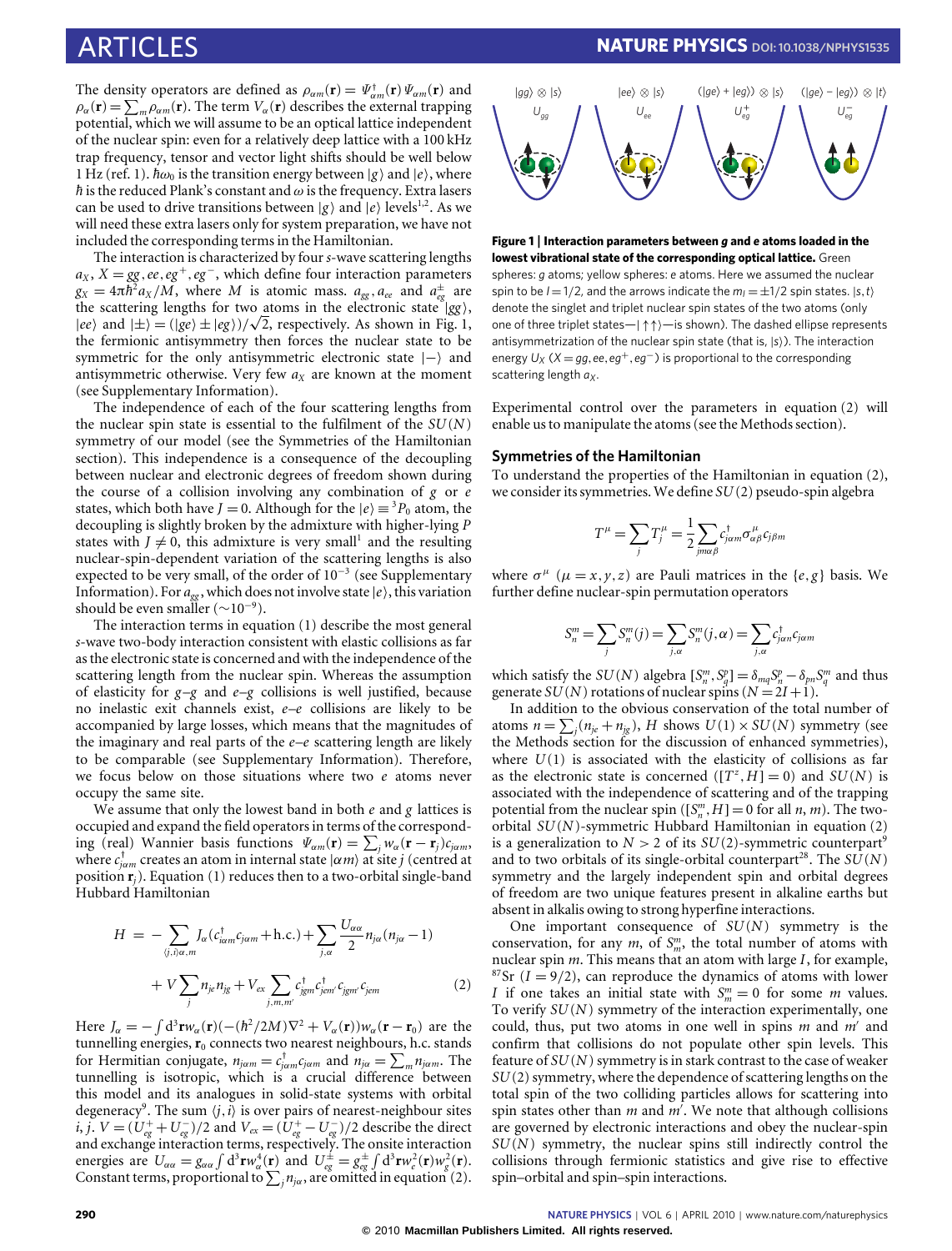# **NATURE PHYSICS** DOI[: 10.1038/NPHYS1535](http://www.nature.com/doifinder/10.1038/nphys1535)



<span id="page-2-0"></span>**Figure 2** | **Young diagrams describing the irreducible representations of** *SU(N)* **on individual sites. a**, A general diagram consists of *n<sup>j</sup>* boxes arranged into at most two columns (to satisfy fermionic antisymmetry with only two orbital states), with heights denoted by *p* and *q*, such that  $N \ge p \ge q$  and  $p + q = n_j$ . See Supplementary Information for a brief review of Young diagrams. **b**, The Young diagrams for the two special cases discussed in the main text: (1)  $(p,q) = (1,0)$  and (2)  $(p,q) = (p,0)$  on a bipartite lattice.

One can alternatively implement the two-orbital Hubbard model with two ground-state species of alkaline-earth atoms (for example,  $^{171}\text{Yb}$  and  $^{173}\text{Yb}$  or  $^{173}\text{Yb}$  and  $^{87}\text{Sr}$ ). If we still refer to them as  $|g\rangle$  and  $|e\rangle$ , the nuclear distinguishability and the fact that both atoms are in the ground state will result in  $a_{eg}^+ = a_{eg}^-$ , corresponding to an enhanced symmetry (see Methods). Although experimentally more challenging, the use of two different ground-state species will solve the problem of losses associated with collisions of two excited state atoms and will reduce the (already very weak) nuclear-spin dependence of *aee* and *aeg* .

### **Spin Hamiltonians**

One of the simplest interesting limits of equation [\(2\)](#page-1-1) is the strongly interacting regime  $(J/U \ll 1)$  where the Hilbert space is restricted to a given energy manifold of the  $J_g = J_e = 0$ Hamiltonian (with a fixed number of atoms on each site), and tunnelling is allowed only virtually, giving rise to an effective spin (and pseudo-spin) Hamiltonian. Single-site energy manifolds can be classified according to the number of atoms  $n_j = n_{jg} + n_{je}$ , the pseudo-spin component  $T_j^z$  and the spin symmetry (*SU*(*N*) representation) described by a Young diagram. As shown in [Fig. 2a](#page-2-0), each diagram consists of  $n_j$  boxes and at most two columns of heights *p* and *q*, representing two sets of antisymmetrized indices.

The  $U(1) \times SU(N)$  symmetry of equation [\(2\)](#page-1-1) restricts the order *J* 2 spin Hamiltonian to the form

<span id="page-2-2"></span>
$$
H_{(p,q)} = \sum_{(i,j),\alpha} \left[ \kappa_{\alpha}^{ij} n_{i\alpha} n_{j\alpha} + \lambda_{\alpha}^{ij} S_m^n(i,\alpha) S_n^m(j,\alpha) \right]
$$
  
+ 
$$
\sum_{(i,j)} \left[ \kappa_{ge}^{ij} n_{ig} n_{je} + \lambda_{ge}^{ij} S_m^n(i,g) S_n^m(j,e) + \tilde{\kappa}_{ge}^{ij} S_{gm}^m(i) S_{en}^{gm}(j) + \tilde{\lambda}_{ge}^{ij} S_{gm}^m(i) S_{en}^{gm}(j) + \{i \leftrightarrow j\} \right]
$$
(3)

where the sum over *n* and *m* is implied in all but the  $\kappa$  terms and  $S_{\beta n}^{\alpha m}(j) = c_{j\beta n}^{\dagger}c_{j\alpha m}$ .  $\{i \leftrightarrow j\}$  means that all four preceding terms are repeated with *i* and *j* exchanged. The coefficients κ, λ, κ*˜* and  $\tilde{\lambda}$  are of order  $J^2/U$  with the exact form determined by what single-site energy manifolds we are considering.  $\kappa$  terms describe nearest-neighbour repulsion or attraction, and λ, κ*˜* and λ*˜* terms describe nearest-neighbour exchange of spins, pseudo-spins and complete atomic states, respectively. Without loss of generality,  $\kappa_{\alpha}^{ij} = \kappa_{\alpha}^{ji}$  and  $\lambda_{\alpha}^{ij} = \lambda_{\alpha}^{ji}$ . In many cases (for example, case (2) below), the Hilbert space, which *H*(*p*,*q*) acts on, has *nie* and *nig* constant for all *i*, which not only forces  $\tilde{\kappa}_{ge}^{ij} = \tilde{\lambda}_{ge}^{ij} = 0$  but also enables one to ignore



<span id="page-2-1"></span>**Figure 3** | **The ground-state phase diagram for the**  $SU(N = 2)$ **Kugel–Khomskii model restricted to two wells, left and right. a**, The phase diagram for  $T_z = -1$  (two *g* atoms).  $|qq\rangle = |qq\rangle_{LR}$  (L and R denote left and right wells, respectively).  $|s\rangle$  and  $|t\rangle$  are spin singlet and triplet states, respectively. **b**, The phase diagram for  $T_z = 0$  (one *g* atom and one *e* atom).  $|E\rangle = (1/\sqrt{2})(|eg\rangle_{LR} - |ge\rangle_{LR})$  and  $|\tau\rangle = (1/\sqrt{2})(|eg\rangle_{LR} + |ge\rangle_{LR})$  are antisymmetric and symmetric orbital states, respectively. See Supplementary Information for a detailed discussion of both of these diagrams.

the constant  $\kappa_{\alpha}^{ij}$  and  $\kappa_{ge}^{ij}$  terms. We now discuss two special cases of  $H_{(p,q)}$  shown in [Fig. 2b](#page-2-0). A third case,  $(p,q) = (1,1)$ , which reduces for  $N = 2$  to the spin-1 Heisenberg antiferromagnet, is discussed in the Supplementary Information.

(1) In the case of one atom per site,  $(p, q) = (1, 0)$ .  $H_{(p,q)}$  is then a generalization to arbitrary *N* of the  $SU(N = 2)$  Kugel–Khomskii model<sup>[9,](#page-5-2)[13](#page-5-3)</sup>, and we rewrite it as (see Supplementary Information)

$$
H_{(1,0)} = \sum_{(i,j)} \left[ 2(\tilde{\kappa}_{ge} + \tilde{\lambda}_{ge} S_{ij}^2)(T_i^x T_j^x + T_i^y T_j^y) + \lambda_{ge} S_{ij}^2 + \kappa_{ge} \right]
$$

$$
- [A + BS_{ij}^2] \left( T_i^z T_j^z + \frac{1}{4} \right) + h(1 - S_{ij}^2)(T_i^z + T_j^z) \right] \tag{4}
$$

where  $S_{ij}^2 = \sum_{mn} S_m^n(i) S_n^m(j)$  is +1 (−1) for a symmetric (antisymmetric) spin state,  $A = 2\kappa_{ge} - \kappa_e - \kappa_g$ ,  $B = 2\lambda_{ge} - \lambda_e - \lambda_g$  and  $h = (\kappa_e - \kappa_g)/2 = (\lambda_g - \lambda_e)/2$ . The  $N = 2$  Kugel–Khomskii Hamiltonian is used to model the spin–orbital interactions (not to be confused with relativistic spin–orbit coupling) in transition-metal oxides with the perovskite structure<sup>[13](#page-5-3)</sup>. Our implementation enables us to realize clean spin–orbital interactions unaltered by lattice and Jahn-Teller distortions present in solids<sup>[13](#page-5-3)</sup>.

To get a sense of the competing spin and orbital orders $10-12$  $10-12$ characterizing  $H_{(1,0)}$ , we consider the simplest case of only two sites (*L* and *R*) and  $N = 2$  (with spin states denoted by  $\uparrow$ and  $\downarrow$ ). To avoid losses in *e–e* collisions, we set  $U_{ee} = \infty$  (see Supplementary Information). The double-well ground-state phase diagram for  $T^z = 1$  (two *e* atoms) is then trivial; the  $T^z = -1$  (two *g* atoms) and  $T^z = 0$  (one *g* atom and one *e* atom) diagrams are shown in [Fig. 3.](#page-2-1) One can see that, depending on the signs and relative magnitudes of the interactions, various combinations of ferromagnetic (triplet) and antiferromagnetic (singlet) spin and orbital orders are favoured. In the Methods section, we propose a double-well experiment along the lines of ref. [39](#page-6-9) to probe the spin–orbital interactions giving rise to the  $T^z = 0$  diagram in [Fig. 3b](#page-2-1). Multi-well extensions of this experiment may shed light on the model's many-body phase diagram, which has been studied for  $N = 2$  and mostly at the mean-field level or in special cases, such as in one dimension (1D) or in the presence of enhanced symmetries (see for example, refs [10](#page-5-8)[–12\)](#page-5-9).

(2) To study *SU*(*N*) spin physics alone, we consider the case of only *g* atoms. On a bipartite lattice with sublattices A and B, we choose A sites to have  $n_A < N$  atoms  $[(p, q) = (n_A, 0)]$  and B sites to have  $n<sub>B</sub> < N$  atoms  $[(p,q) = (n<sub>B</sub>,0)]$ . This set-up can be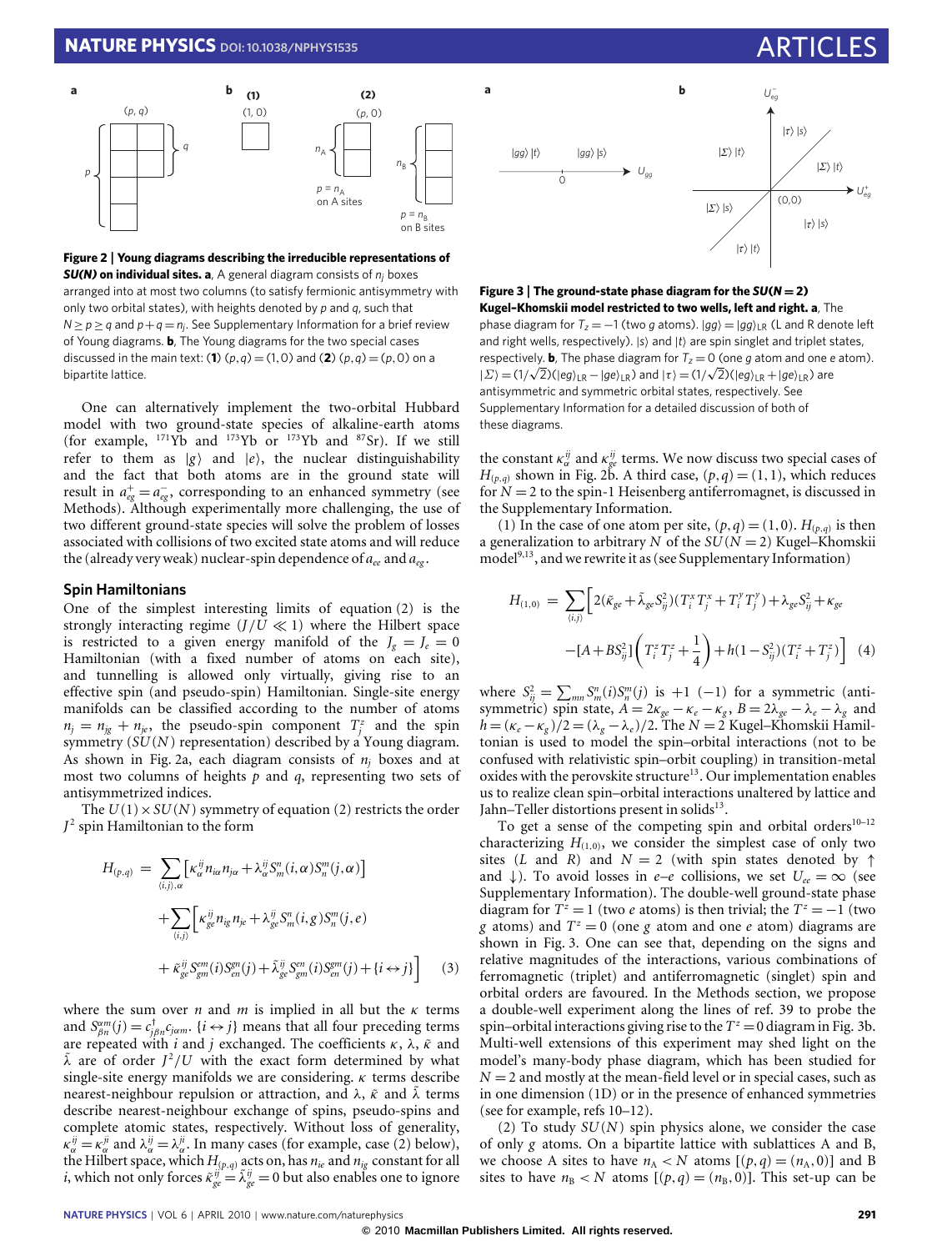

<span id="page-3-0"></span>**Figure 4** | **Probing the phases of the** *SU(N)* **antiferromagnet on a 2D square lattice. a**, The phase diagram for the case  $n_A + n_B = N$ . Some points on this diagram have been explored in earlier numerical studies<sup>[29](#page-6-10)-31</sup> and are marked according to the ground state obtained: Néel (circles), columnar VBS (shown schematically in **b**) (squares) and possibly critical spin liquid (triangle)<sup>[30](#page-6-12)[,31](#page-6-11)</sup>. As for sufficiently large *N* quantum fluctuations tend to destabilize long-range magnetic ordering, it is likely that VBS ordering characterizes the ground state for all *N* > 4 (that is, above the wavy line). **b**, Thick bonds connect spins that are more strongly correlated than spins connected by thin bonds, and dashed lines encircle (approximate) *SU(N)* singlets.

engineered in cold atoms by using a superlattice to adjust the depths of the two sublattices favouring a higher filling factor in deeper wells.  $H_{(p,q)}$  then reduces to

$$
H_{(p,0)} = \frac{2J_g^2 U_{gg}}{U_{gg}^2 - (U_{gg}(n_A - n_B) + \Delta)^2} \sum_{\langle i,j \rangle} S_{ij}^2 \tag{5}
$$

where  $\Delta$  is the energy offset between adjacent lattice sites. The coupling constant can be made either positive (antiferromagnetic) or negative (ferromagnetic) depending on the choice of parameters<sup>[39](#page-6-9)</sup>. Three-body recombination processes will probably limit the lifetime of the atoms when  $n_i \geq 3$  (see Supplementary Information).

We focus on the 2D square lattice in the antiferromagnetic regime. The case  $n_A + n_B = N$  shares with the *SU*(2) Heisenberg model the crucial property that two adjacent spins can form an *SU*(*N*) singlet, and has thus been studied extensively as a large-*N* generalization of  $SU(2)$  magnetism<sup>[27,](#page-6-2)[28](#page-6-8)</sup>. [Figure 4a](#page-3-0) shows the expected phase diagram for the case  $n_A + n_B = N$ , which features Néel (circles), VBS (squares) [\(Fig. 4b](#page-3-0)) and possible critical spin-liquid (triangle)<sup>[30](#page-6-12)[,31](#page-6-11)</sup> ground states. To access various ground states of the system, the initial state must be carefully prepared so that the conserved quantities  $S_m^m$  take values appropriate for these ground states. Another interesting and experimentally relevant case,  $n_A = n_B \neq N/2$ , which can also show spin-liquid and VBS-type ground states, is discussed in the Supplementary Information and in ref. [34.](#page-6-3)

As one can vary *N* just by choosing the number of initially populated Zeeman levels (for example, through a combination of optical pumping and coherent manipulation), alkaline-earth atoms offer a unique arena to probe the phase diagram of  $H_{(p,0)}$ , including exotic phases such as VBS [\(Fig. 4b](#page-3-0)), as well as competing magnetically ordered states. We propose to load a band insulator of *N g* atoms per site, then slowly split each well into two to form an array of independent *SU*(*N*) singlets in a pattern shown in [Fig. 4b](#page-3-0). The intersinglet tunnelling rate should then be adiabatically increased up to the intrasinglet tunnelling rate. As *N* increases, the magnetic or singlet nature of the state can be probed by measuring the Néel order parameter (see the description of the Kugel–Khomskii double-well experiment in the Methods section) and spin–spin correlations by means of



<span id="page-3-1"></span>**Figure 5** | **KLM for the case** *N* = **2. a**, Schematic of the set-up. *g* atoms are green; *e* atoms are yellow; the spin basis is {↑,↓}. **b**, Schematic representation of the competition between RKKY magnetism versus Kondo singlet formation in the *SU*(2) antiferromagnetic (AF) KLM (see refs [16,](#page-5-10) [25,](#page-6-1) [26](#page-6-0) and references therein). In this model, the localized spin-1/2 *e* atoms couple antiferromagnetically to the delocalized *g* atoms through an onsite exchange interaction proportional to *Vex*. This coupling favours the formation of localized Kondo singlets between *e* and *g* atoms, with characteristic energy scale  $k_B T_K \sim J_q \exp(-c J_q/|V_{ex}|)$ , with *c* being a dimensionless constant of order one[25](#page-6-1). On the other hand, the *g* atoms can mediate long-range RKKY interactions between the *e* atoms, giving rise to magnetic order (which can be antiferromagnetic or ferromagnetic depending on the density of *g* atoms), where the characteristic energy is  $k_B T_{RKKY} \sim V_{ex}^2/J_g$ . The competition between the Kondo effect and RKKY magnetism leads to very rich physics. For small values of |*Vex*|/*Jg*, the RKKY interaction is dominant and the system orders magnetically. At intermediate values of  $|V_{ex}|/J_g$ , the energy scales  $T_K$  and  $T_{RKKY}$  are of comparable strength, and a variety of new quantum phenomena are expected to arise, including quantum criticality and non-Fermi liquid (NFL) physics<sup>[25,](#page-6-1)[26](#page-6-0)</sup>. With a further increase of the  $|V_{ex}|/J_g$  coupling, magnetic order is suppressed, the localized *e* atoms become screened into singlet states and melt into the *g*-atom Fermi sea, forming the so-called HFL state. The large Fermi volume<sup>[21](#page-5-11)</sup>, which is set by the total number of  $g$  atoms plus *e* atoms, can be directly probed by measuring the momentum distribution by means of time-of-flight imaging.

noise spectroscopy in the time-of-flight<sup>[40](#page-6-13)</sup> (which directly measures  $\sum_{j,k} \langle S_n^m(j,g) S_m^n(k,g) \rangle e^{iQ(j-k)}$ .

# **The Kondo lattice model (KLM)**

The *SU*(*N*) KLM (refs [15,](#page-5-12) [17\)](#page-5-13) is another example of the rich physics, beyond the Mott regime, that could be simulated with alkaline-earth atoms. The KLM is one of the canonical models used to study strongly correlated electron systems, such as manganese oxide perovskites<sup>[20](#page-5-5)</sup> and rare-earth and actinide compounds classed as heavy-fermion materials<sup>[25](#page-6-1)</sup>.

For its implementation with cold atoms (for  $N = 2$ , see also refs [23,](#page-5-14) [24\)](#page-5-15), we propose to put one *e* atom (localized spin) per site in a deep lattice such that  $J_e \ll U_{ee}$ , so that we can set  $J_e = 0$  and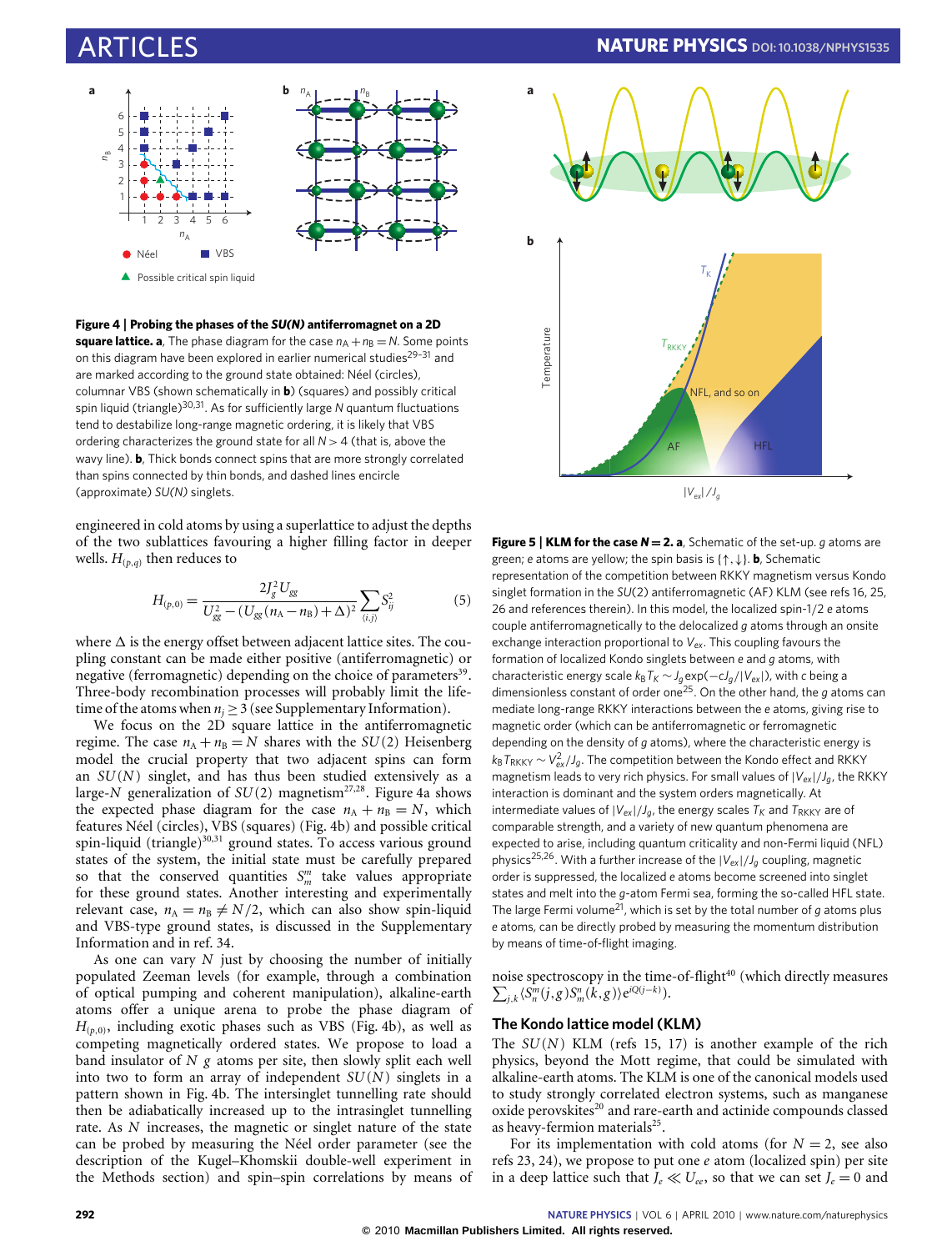$n_{ie} = 1$  for all *j* in equation [\(2\)](#page-1-1). We also suppose that we can set  $U_{\sigma\sigma} = 0$ , for example, by taking a very shallow *g* lattice (see [Fig. 5a](#page-3-1)). The resulting Hamiltonian is the *SU*(*N*) KLM (refs [15,](#page-5-12) [17\)](#page-5-13)

$$
H_{\text{KLM}} = -\sum_{\langle j,i\rangle m} J_g(c_{igm}^{\dagger} c_{igm} + \text{h.c.}) + V_{ex} \sum_{j,m,m'} c_{igm}^{\dagger} c_{igm'}^{\dagger} c_{igm'}^{\dagger} c_{jem} \quad (6)
$$

The magnitude of *Vex* can be adjusted by shifting the *e* and *g* lattices relative to each other<sup>[7](#page-5-16)</sup>.

The properties of the *SU*(*N*) KLM depend crucially on the sign of the exchange interaction. For concreteness, we focus on the antiferromagnetic case ( $V_{ex}$  < 0), which favours formation of spin-antisymmetric states (singlets, for  $N = 2$ ) between mobile fermions and localized spins. This regime describes the physics of heavy-fermion materials<sup>[25](#page-6-1)</sup>, and, in the case of a single localized spin, gives rise to the Kondo effect.

In the limit  $|V_{ex}| \ll J_g$ , *g* atoms mediate long-range Ruderman– Kittel-Kasuya-Yosida (RKKY) interactions<sup>[14](#page-5-4)</sup> between localized spins and tend to induce magnetic ordering (antiferromagnetic or ferromagnetic depending on the density of *g* atoms) of these spins, at least for  $N = 2$ . The engineering of RKKY interactions can be tested in an array of isolated double wells (see the Methods section). At intermediate and large  $|V_{ex}|$ , the formation of Kondo singlets dominates the RKKY interaction and favours a magnetically disordered heavy-Fermi-liquid (HFL) ground state with a significantly enhanced effective quasiparticle mass (see [Fig. 5b](#page-3-1)). The competition between RKKY interactions and the Kondo effect in the regime where both are comparable is subtle, and the resulting phases and phase transitions<sup>[25,](#page-6-1)[26](#page-6-0)</sup> are not well understood. Ultracold alkaline-earth atoms provide a promising platform to study these phases and phase transitions.

In the large- $N$  limit<sup>[15](#page-5-12)[,17](#page-5-13)</sup>, the  $SU(N)$  HFL can be controllably studied, and 1/*N* expansions have successfully reproduced the experimentally observed properties of the HFL. However, very little is known about the *SU*(*N*) model outside the HFL regime. Several very interesting parameter regimes in this domain can be directly probed with our system, as discussed in the Methods section.

#### **Experimental accessibility**

The phenomena described in this article can be probed with experimental systems under development. Indeed, we show in the Methods section that *SU*(*N*)-breaking terms are sufficiently weak, and here we discuss the temperature requirements.

The key energy scale in the spin Hamiltonians [\(3\)](#page-2-2) is the superexchange energy  $J^2/U$ , whereas the RKKY energy scale is  $k_{\text{B}}T_{\text{RKKY}} \sim V_{ex}^2/J_g$ . In their region of validity (*J* < *U* and  $|V_{ex}|$  < *J<sub>g</sub>*, respectively), these energy scales are limited from above by the interaction energy ( $U$  and  $|V_{ex}|$ , respectively), which typically corresponds to temperatures  $T \lesssim 100$  nK (ref. [39\)](#page-6-9). Owing to the extra cooling associated with certain adiabatic changes<sup>[41,](#page-6-14)[42](#page-6-15)</sup>, *T* ∼ 10 nK and the Mott insulating regime have already been achieved with fermionic alkali atoms $43$ , and are therefore expected to be achievable with fermionic alkaline earths, as well (a bosonic alkaline-earth Mott insulator has already been achieved<sup>[44](#page-6-17)</sup>). Furthermore, the requirement to reach  $k_B T$  smaller than  $J^2/U$  or  $V_{\text{ex}}^2 / J_g$  can often be relaxed. First, the double-well experiments, such as the ones discussed in the Methods section in the contexts of the Kugel–Khomskii model and the KLM, are done out of thermal equilibrium, and can, thus, access energy scales far below the temperature of the original cloud<sup>[39](#page-6-9)</sup>. Second, for  $SU(N)$ antiferromagnets, the energy range between  $J^2/U$  and  $NI^2/U$  may also show intriguing physics: in this regime, *SU*(*N*) singlets, which require *NJ<sup>2</sup>/U* energy to break, stay intact but can diffuse around. Finally, in the *Vex* < 0 KLM, exotic heavy-Fermi-liquid behaviour is expected when  $J_g \lesssim |V_{ex}|$  and the temperature is below the Kondo temperature, that is,  $k_B T \lesssim J_g \exp(-c J_g / |V_{ex}|)$  where *c* is a dimensionless constant of order one<sup>[25](#page-6-1)</sup>. Thus, with  $J<sub>g</sub>$  chosen to be of the order of  $|V_{ex}|$ ,  $k_B T$  as high as  $\sim |V_{ex}|$  may be sufficient.

# <span id="page-4-0"></span>**Outlook**

The proposed experiments should be regarded as bridges aiming to connect well-understood physics to the complex and poorly understood behaviour of strongly correlated systems. It is important to emphasize that, except for the 1D case, the phase diagram of most of the models considered is known only at the mean-field level or numerically in reduced system sizes. Therefore, their experimental realization in clean and controllable ultracold atomic systems can provide significant advances.

Our proposal motivates other new lines of research. Ultracold bosonic or fermionic diatomic molecules<sup>[45](#page-6-18)</sup> may give rise to similar *SU*(*N*) models with large *N* and with the possibility of long-range interactions. Ions with alkaline-earth-like structure, such as Al<sup>+</sup> could also be considered in this context. It would also be interesting to explore the possibility of realizing topological phases with *SU*(*N*) models for applications in topological quantum computation $34$ . Beyond quantum magnetism, the fact that the formation of *SU*(*N*) singlets requires *N* partners might give rise to exotic types of superfluidity and new types of Bardeen–Cooper–Schrieffer/Bose– Einstein-condensation (BCS-BEC) crossover $37$ . Practical applications of our Hubbard model, such as the calculation of the colli-sional frequency shift in atomic clocks<sup>[46](#page-6-19)</sup>, can also be foreseen.

*Note added in proof* : After the submission of this article, a theoretical study of the  $SU(6)$ -symmetric  $^{173}Yb$  system was reported<sup>[47](#page-6-20)</sup>.

#### **Methods**

**Experimental tools available for alkaline-earth atoms.** Many experimental tools, such as tuning the interaction strength by adjusting laser intensities $39$ , are common to both alkali and alkaline-earth atoms. There are, however, some experimental tools specific to alkaline earths; we review them in this section.

First, a combination of optical pumping<sup>[2](#page-5-7)</sup> and direct coherent manipulation of the  $|g\rangle - |e\rangle$  transition in the presence of a magnetic field<sup>[1](#page-5-0)[,2](#page-5-7)</sup> can be used<sup>[8](#page-5-1)</sup> to prepare any desired single-atom state within the  $2(2I+1)$ -dimensional manifold with basis  $|\alpha m\rangle$ , where  $\alpha = g$  or *e* and  $m = -I, ..., I$ . This coherent manipulation can also be used to exchange quantum information between nuclear spin states and electronic states. Second, by using far-detuned probe light or a large magnetic field to decouple the electronic angular momentum *J* and the nuclear spin *I*, the electronic  $|g\rangle - |e\rangle$  degree of freedom can be measured by collecting fluorescence without destroying the nuclear spin state<sup>[5,](#page-5-17)[8](#page-5-1)</sup>. Fluorescence measurement of the nuclear spins can be achieved by mapping nuclear spin states onto electronic states<sup>[7,](#page-5-16)[8](#page-5-1)</sup>: for example, for a spin-1/2 nucleus, a  $\pi$  pulse between  $|g, m = 1/2\rangle$  and  $|e, m = -1/2\rangle$ enables one to accomplish a swap gate between the nuclear {1/2,−1/2} qubit and the electronic  ${e, g}$  qubit. Single-site spatial resolution during the coherent manipulation and fluorescence measurement can be achieved using magnetic field gradients<sup>[7](#page-5-16)</sup> or dark-state-based techniques<sup>[8,](#page-5-1)[48](#page-6-21)</sup> that rely on an auxiliary laser field for which the intensity vanishes at certain locations. Third, an appropriate choice of laser frequencies enables one to obtain independent lattices for states *g* and *e* (ref. [7\)](#page-5-16). Finally, optical Feshbach resonances<sup>[49](#page-6-22)</sup> may be used to control scattering lengths site-specifically and nearly instantaneously.

**Enhanced symmetries.** Whereas in the general case, our Hubbard model (equation [\(2\)](#page-1-1)) satisfies  $U(1) \times SU(N)$  symmetry, for particular choices of parameters, higher symmetry is possible. In particular, if  $J_g = J_e$  and the interaction energies for all states within the pseudo-spin triplet are equal ( $U_{gg} = U_{ee} = U_{eg}^+$ ), the full *SU*(2) symmetry (not just *U*(1)) in the pseudo-spin space is satisfied. Alternatively, if  $V_{ex} = 0$ , then both  $S_n^m(i, g)$  and  $S_n^m(i, e)$  generate  $SU(N)$  symmetries resulting in the overall  $U(1) \times SU(N) \times SU(N)$  symmetry. Finally, if both conditions are satisfied, that is, all four  $U_X$  are equal and  $J_g = J_e$ , then *H* satisfies the full *SU*(2*N*) symmetry (2*N* can be as high as 20) generated by

$$
S_{\beta n}^{\alpha m} = \sum_j S_{\beta n}^{\alpha m}(j) = \sum_j c_{j\beta n}^{\dagger} c_{j\alpha m}
$$

in which case the interaction reduces to  $\frac{U}{2}\sum_j n_j(n_j-1)$ , where  $n_j = n_{jg} + n_{je}$ . In the case when  $|e\rangle$  and  $|g\rangle$  correspond to two ground states

of two different atoms (with nuclear spin  $I_e$  and  $I_g$ , respectively), we will have  $a_{cg}^+ = a_{cg}^-$  (that is,  $V_{ex} = 0$ ), which is equivalent to imposing  $U(1) \times SU(N_g = 2I_g + 1) \times SU(N_e = 2I_e + 1)$  symmetry, where  $SU(2I_a + 1)$ is generated by  $S_n^m(i, \alpha)$ . Whereas for  $I_g \neq I_e$ , the *m* index in  $c_{j \alpha m}$  will run over a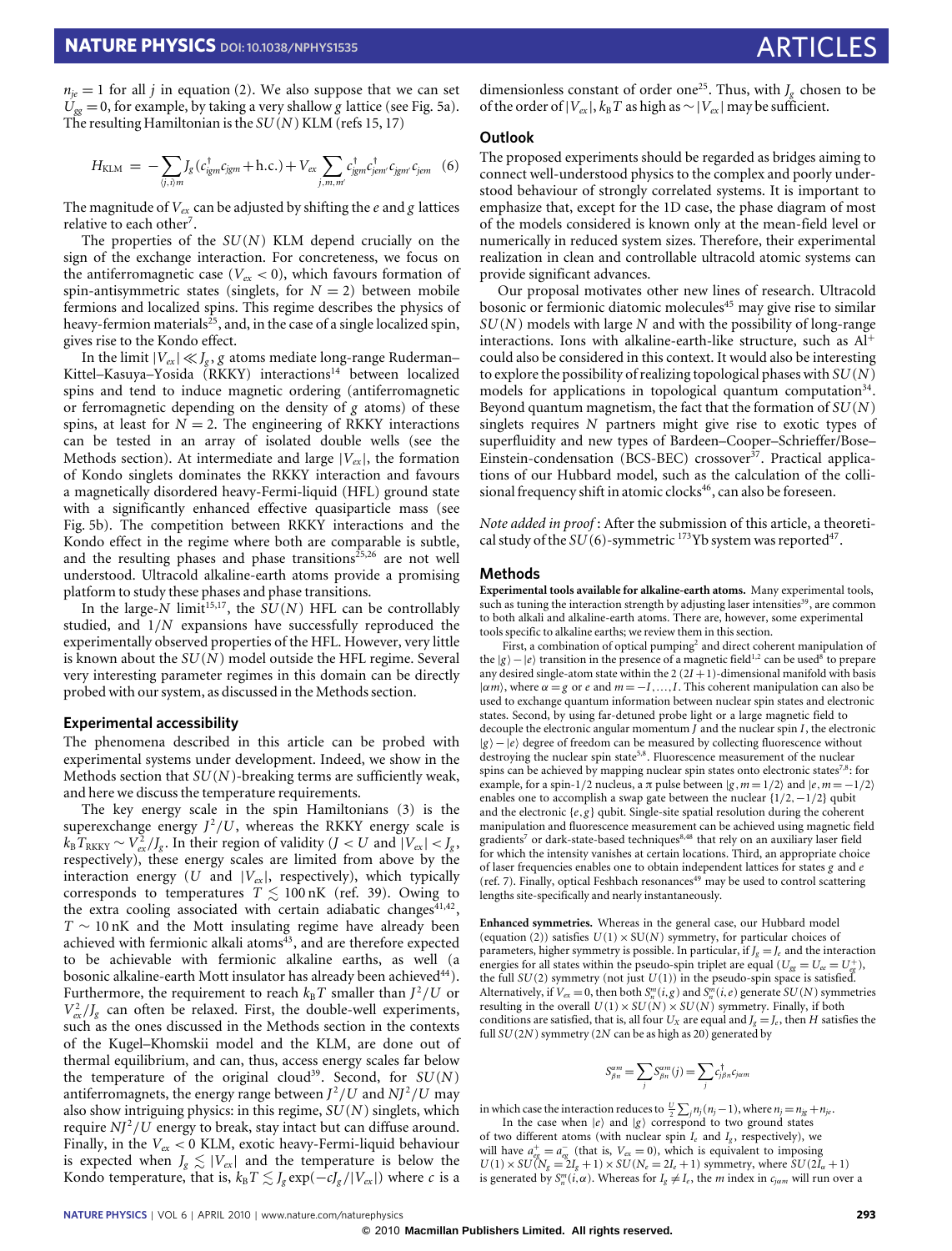different set of values depending on  $\alpha$ , the Hubbard Hamiltonian will still have the form of equation [\(2\)](#page-1-1) (except with  $V_{ex} = 0$ ). If one further assumes that  $J_g = J_e$  and  $U_{gg} = U_{ee} = U_{eg}$ , the interaction satisfies the full *SU*( $N_g + N_e$ ) symmetry. It is worth noting that for the case of two different ground-state atoms, this higher symmetry is easier to achieve than for the case of two internal states of the same atom, because  $a_{eg}^+ = a_{eg}^-$  automatically. Thus, in particular, it might be possible to obtain *SU*(18) with <sup>87</sup>Sr ( $I = 9/2$ ) and <sup>43</sup>Ca ( $I = 7/2$ ) simply by adjusting the intensities of the two lattices (to set  $J_g = J_e$  and  $U_{gg} = U_{ee}$ ) and then shifting the two lattices relative to each other (to set  $U_{eg} = U_{gg}$ ).

Enhanced symmetries of the Hubbard model (equation [\(2\)](#page-1-1)) are inherited by the spin Hamiltonian (equation [\(3\)](#page-2-2)). In particular, imposing  $SU(2) \times SU(N)$ instead of  $U(1) \times SU(N)$  forces  $\kappa_{ge}^{ij} = \kappa_{ge}^{ji}, \tilde{\kappa}_{ge}^{ji} = \tilde{\kappa}_{ge}^{ij}, \kappa_{ge}^{ij} = \kappa_{ge}^{ji} + \kappa_{ge}^{ij} + \kappa_{ge}^{ij} = \kappa_{ge}^{ji} + \lambda_{ge}^{ji} = \kappa_{ge}^{ji}$ <br>  $\tilde{\lambda}_{ge}^{ji} = \tilde{\lambda}_{ge}^{ji} = \lambda_{e}^{ji} = \lambda_{ge}^{ji} + \tilde{\lambda}_{ge}^{ji} = \lambda^{ji}$ . Alternativel forces  $\tilde{\kappa}_{ge}^{ij} = \lambda_{ge}^{ij} = 0$ . Finally, imposing the full *SU*(2*N*) forces the satisfaction of both sets of conditions, yielding

$$
H = \sum_{\langle i,j \rangle} \left[ \kappa^{ij} n_i n_j + \lambda^{ij} S_{\alpha m}^{\beta n}(i) S_{\beta n}^{\alpha m}(j) \right]
$$

which is, of course, equivalent to restricting equation [\(3\)](#page-2-2) to *g* atoms alone and extending labels *m* and *n* to run over 2*N* states instead of *N*.

**Double-well Kugel–Khomskii and RKKY experiments.** In the main text and in the following section, we discuss the open questions and previously unexplored regimes associated with the *SU*(*N*) Kugel–Khomskii model and the KLM that can be studied with ultracold alkaline-earth atoms. As a stepping stone towards these many-body experiments, we propose in this section two proof-of-principle experiments in an array of isolated double wells with  $N = 2$  (with the spin basis {↑,↓}): one to probe the spin–orbital interactions of the Kugel–Khomskii model and one to probe the RKKY interactions associated with the KLM.

We first propose an experiment along the lines of ref. [39](#page-6-9) to probe the spin– orbital interactions giving rise to the  $T^2 = 0$  diagram in [Fig. 3b](#page-2-1). In the Supplementary Information, we describe how to prepare an array of independent double wells in the state  $|e, \uparrow\rangle_L|g, \downarrow\rangle_R$ , which is a superposition of the four eigenstates featured in [Fig. 3b](#page-2-1). The energies of these four eigenstates (Supplementary Equations (S4)–(S7)) can be extracted from the Fourier analysis of the population imbalance as a function of time:  $\Delta N(t) = n_{eR} + n_{gL} - n_{gR} - n_{eL} = -\cos[(4tJ_eJ_g/\hbar U_{eg}^{-})] - \cos[(4tJ_eJ_g/\hbar U_{eg}^{+})]$ .  $\Delta N$  can be measured by combining the dumping technique, band mapping and Stern–Gerlach filtering of ref. [39](#page-6-9) with the use of two probe laser frequencies to distinguish between  $|g\rangle$  and  $|e\rangle$ .

We now turn to the double-well experiment aimed at probing RKKY √ interactions. After preparing the state  $(1/\sqrt{2})(|g,\downarrow\rangle_L + |g,\downarrow\rangle_R)|e,\downarrow\rangle_L|e,\uparrow\rangle_R$ (see Supplementary Information for how to prepare this state), we propose to monitor the Néel order parameter for the *e* atoms,  $N_{ez} = (1/2)[n_{e\uparrow L} - n_{e\downarrow L} - (n_{e\uparrow R} - n_{e\downarrow R})]$ . In the limit  $|V_{ex}| \ll J_g$ ,<br>  $N_{ez}(t) = -(1/3)\cos(V_{ex}t/\hbar) - (2/3)\cos((V_{ex}t/2\hbar) - (3V_{ex}^2t/8J_g\hbar))$  (in the Supplementary Information, we present the plot of  $N_{ez}(t)$  for  $\tilde{V}_{ex} = -J_g/10$ ). It shows fast oscillations with frequency ∼*Vex* , modulated by an envelope of frequency ∼  $V_{ex}^2/J_s$  induced by RKKY interactions. To probe only RKKY interactions, it is important to suppress superexchange ∼ *J* 2 *e* /*Uee* and thus to choose *Je*/*Uee* small. To study the full spatial dependence of RKKY interactions, one must of course go beyond the double-well set-up. We also note that recent experiments using alkali atoms populating the lowest two vibrational levels of a deep optical lattice have measured the local singlet-triplet splitting induced by *Vex* (ref[. 50\)](#page-6-23).

**Physics accessible with the alkaline-earth KLM.** The alkaline-earth atom realization of the antiferromagnetic KLM is well suited to access a number of parameter regimes that are out of reach in solid-state materials. One example is the 1D limit, because, to our knowledge, real solid-state materials showing KLM physics are restricted to 2D or 3D. Another example is the regime of large Kondo exchange ( $|V_{ex}| \gg J_g$ ), which is interesting even for  $N = 2$ . In this limit, the system is well described by the  $U \rightarrow \infty$  Hubbard model<sup>[18](#page-5-18)</sup> by identifying the Kondo singlets with empty sites (holes) and the unpaired localized spins with hard-core electrons. From this mapping, possible ferromagnetic ordering is expected at a small hole concentration (small  $n_g$ ); however, the stability of this phase for increasing hole concentration and finite  $|V_{ex}|$  values remains unknown. For general  $N$ , in the extreme limit  $J_g = 0$ , the ground state is highly degenerate: for any distribution of the *g*-atom density  $n_{ig}$  < *N*, there is a ground state (with further spin degeneracy), where on each site the spins combine antisymmetrically to minimize the exchange interaction. Lifting of such extensive degeneracies often leads to exotic ground states; this will be addressed in future studies using degenerate perturbation theory in  $J_g/V_{ex}$ . For  $N > 2$ , antiferromagnetic  $SU(N)$  spin models have a different kind of extensive degeneracy, which was argued to destroy antiferromagnetism and to lead to non-magnetic spin-liquid and VBS-like ground states<sup>[34](#page-6-3)</sup>. Similar expectations are likely to apply to the KLM at small  $|V_{ex}|/J_g$ , where the  $N = 2$  antiferromagnetism may give way to situations where the localized spins form a non-magnetic state that is effectively decoupled from the mobile fermions<sup>[22](#page-5-19)</sup>.

Even though we have set  $U_{gg}$  to zero in equation [\(6\)](#page-4-0), it can be tuned, for example, by adjusting the *g* -lattice depth and can give rise to interesting physics. For example, the  $n_g = 1$  case, which is known to be for  $N = 2$  either an antiferromagnetic insulator or a Kondo insulator depending on the ratio  $|V_{ex}|/J_g$  (ref. [19\)](#page-5-20), will become for large enough  $U_{gg}$  and  $N > 2$  a Mott insulator, because the two atoms on each site cannot combine to form an *SU*(*N*) singlet. If  $n_g$  is reduced from unity, the doping of this Mott insulator can be studied, and it will be interesting to understand how this physics, usually associated with cuprate superconductors, is related to the other ground states of the KLM, usually associated with heavy-fermion compounds.

**Experimental accessibility.** Immediate experimental accessibility makes our proposal particularly appealing. Having shown in the main text that the temperature requirements of our proposal are within reach of present experimental systems, here we show that the nuclear-spin dependence of interaction energies is sufficiently weak to keep the *SU*(*N*) physics intact.

In the Supplementary Information, nuclear-spin-dependent variation in the interaction energies is estimated to be  $\Delta U_{gg}/U_{gg} \sim 10^{-9}$  and  $\Delta U_{ee}/U_{ee} \sim \Delta U_{eg}^{\pm}/U_{eg}^{\pm} \sim 10^{-3}$ . As the scale of *SU*(*N*) breaking is at most  $\Delta U$ , a very conservative condition for the physics to be unaffected by  $SU(N)$ breaking is that all important energy scales are greater than  $\Delta U$ . In particular, in the spin models with more than one atom per site, the condition is  $\Delta U \ll J^2/U$ , which can be satisfied simultaneously with *J*  $\ll$  *U* even for  $\Delta U/U \sim 10^{-3}$ . With one atom per site, the *SU*(*N*) breaking scale is not  $\Delta U$  but rather  $(J/U)^2 \Delta U$ , which relaxes the condition to the immediately satisfied  $\Delta U/U \ll 1$ . Similarly, in the KLM, the conditions  $\Delta V_{ex} \ll J$ , | $V_{ex}$  | can be satisfied for  $\Delta V_{ex}/|V_{ex}| \sim 10^{-3}$ .

# Received 18 May 2009; accepted 26 January 2010; published online 28 February 2010

#### **References**

- <span id="page-5-0"></span>1. Boyd, M. M. *et al*. Nuclear spin effects in optical lattice clocks. *Phys. Rev. A* **76,** 022510 (2007).
- <span id="page-5-7"></span>2. Campbell, G. K. *et al*. Probing interactions between ultracold fermions. *Science* **324,** 360–363 (2009).
- 3. Lemke, N. D. *et al*. Spin-1/2 optical lattice clock. *Phys. Rev. Lett.* **103,** 063001 (2009).
- 4. Fukuhara, T., Takasu, Y., Kumakura, M. & Takahashi, Y. Degenerate fermi gases of ytterbium. *Phys. Rev. Lett.* **98,** 030401 (2007).
- <span id="page-5-17"></span>5. Reichenbach, I. & Deutsch, I. H. Sideband cooling while preserving coherences in the nuclear spin state in group-II-like atoms. *Phys. Rev. Lett.* **99,** 123001 (2007).
- 6. Hayes, D., Julienne, P. S. & Deutsch, I. H. Quantum logic via the exchange blockade in ultracold collisions. *Phys. Rev. Lett.* **98,** 070501 (2007).
- <span id="page-5-16"></span>7. Daley, A. J., Boyd, M. M., Ye, J. & Zoller, P. Quantum computing with alkaline-earth-metal atoms. *Phys. Rev. Lett.* **101,** 170504 (2008).
- <span id="page-5-1"></span>8. Gorshkov, A. V. *et al*. Alkaline-earth-metal atoms as few-qubit quantum registers. *Phys. Rev. Lett.* **102,** 110503 (2009).
- <span id="page-5-2"></span>9. Kugel, K. I. & Khomskii, D. I. Crystal structure and magnetic properties of substances with orbital degeneracy. *Sov. Phys. JETP* **37,** 725–730 (1973).
- <span id="page-5-8"></span>10. Arovas, D. P. & Auerbach, A. Tetrahis(dimethylamino)ethylene-C<sub>60</sub>: Multicomponent superexchange and Mott ferromagnetism. *Phys. Rev. B* **52,** 10114–10121 (1995).
- <span id="page-5-6"></span>11. Li, Y. Q., Ma, M., Shi, D. N. & Zhang, F. C. *SU*(4) theory for spin systems with orbital degeneracy. *Phys. Rev. Lett.* **81,** 3527–3530 (1998).
- <span id="page-5-9"></span>12. Pati, S. K., Singh, R. R. P. & Khomskii, D. I. Alternating spin and orbital dimerization and spin-gap formation in coupled spin–orbital systems. *Phys. Rev. Lett.* **81,** 5406–5409 (1998).
- <span id="page-5-3"></span>13. Tokura, Y. & Nagaosa, N. Orbital physics in transition-metal oxides. *Science* **288,** 462–468 (2000).
- <span id="page-5-4"></span>14. Ruderman, M. A. & Kittel, C. Indirect exchange coupling of nuclear magnetic moments by conduction electrons. *Phys. Rev.* **96,** 99–102 (1954).
- <span id="page-5-12"></span>15. Coqblin, B. & Schrieffer, J. R. Exchange interaction in alloys with cerium impurities. *Phys. Rev.* **185,** 847–853 (1969).
- <span id="page-5-10"></span>16. Doniach, S. The Kondo lattice and weak antiferromagnetism. *Physica* B+C **91,** 231–234 (1977).
- <span id="page-5-13"></span>17. Coleman, P. 1/*N* expansion for the Kondo lattice. *Phys. Rev. B* **28,** 5255–5262 (1983).
- <span id="page-5-18"></span>18. Tsunetsugu, H., Sigrist, M. & Ueda, K. The ground-state phase diagram of the one-dimensional Kondo lattice model. *Rev. Mod. Phys.* **69,** 809–863 (1997).
- <span id="page-5-20"></span>19. Assaad, F. F. Quantum Monte Carlo simulations of the half-filled two-dimensional Kondo lattice model. *Phys. Rev. Lett.* **83,** 796–799 (1999).
- <span id="page-5-5"></span>20. Tokura, Y. (ed.) *Colossal Magnetoresistive Oxides* (Gordon and Breach, 2000).
- <span id="page-5-11"></span>21. Oshikawa, M. Topological approach to Luttinger's theorem and the Fermi surface of a Kondo lattice. *Phys. Rev. Lett.* **84,** 3370–3373 (2000).
- <span id="page-5-19"></span>22. Senthil, T., Sachdev, S. & Vojta, M. Fractionalized Fermi liquids. *Phys. Rev. Lett.* **90,** 216403 (2003).
- <span id="page-5-14"></span>23. Duan, L.-M. Controlling ultracold atoms in multi-band optical lattices for simulation of Kondo physics. *Europhys. Lett.* **67,** 721–727 (2004).
- <span id="page-5-15"></span>24. Paredes, B., Tejedor, C. & Cirac, J. I. Fermionic atoms in optical superlattices. *Phys. Rev. A.* **71,** 063608 (2005).